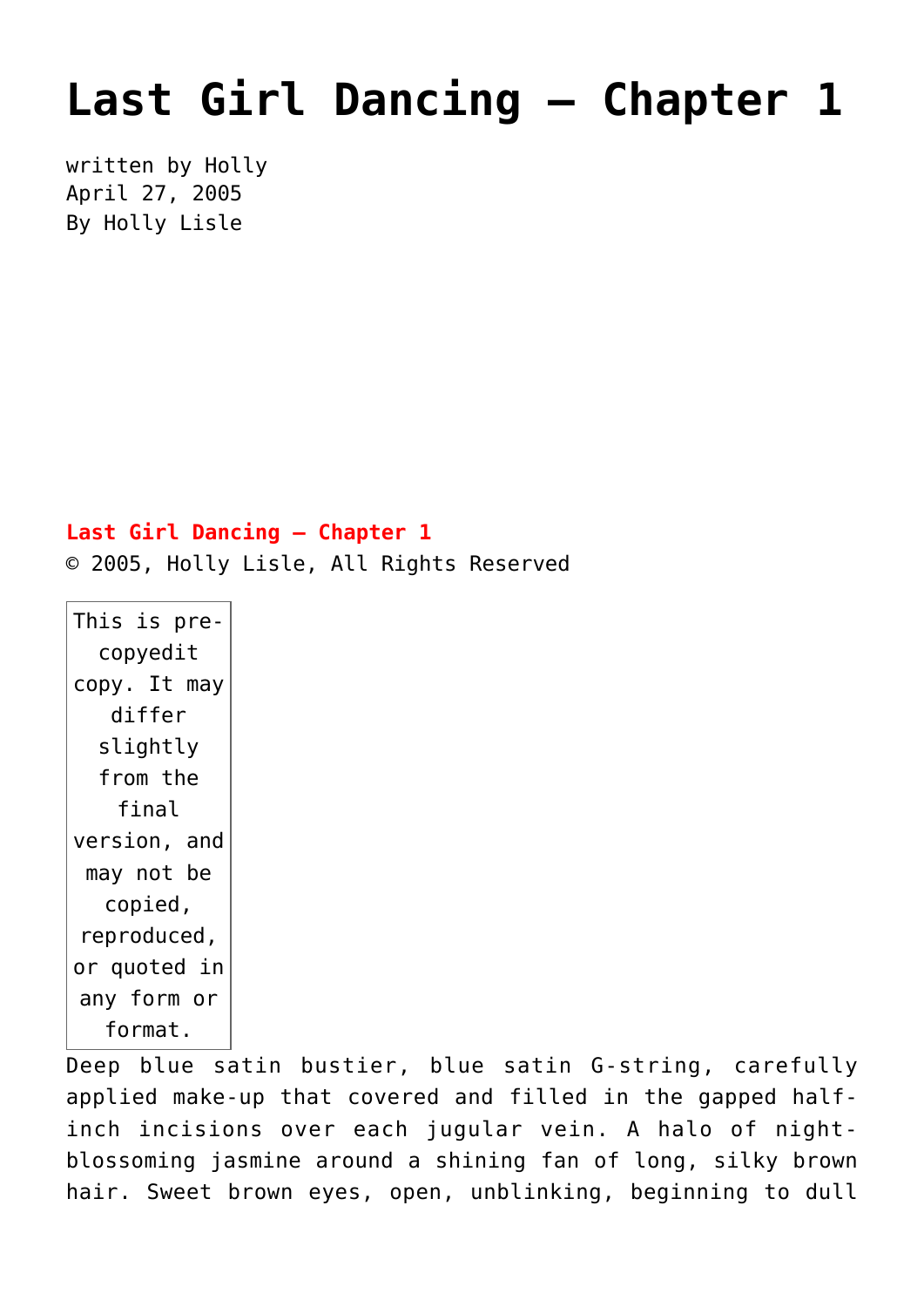and cloud.

The makeup over the abraded wrists and ankles hadn't covered as well this time as it had for the last two girls. This sweetheart had fought harder. She had been especially fun to hurt. To possess. Finally, to kill. But the make-up? Not good.

The photographer, still crouching, spread the dead dancer's legs wider, into a lewd pose. Appearances mattered. They told the story — pretty, wicked, filthy girls and the three friends who gave them what they deserved.

Click. Flash. One Polaroid slid out into a latex-gloved hand, and — click, flash — another. A third. And, quickly, one last lovely shot, because the photographer was working in a public place, and those flashes could bring attention. But everyone needed one final souvenir of this adventure.

That's what friends were for.

Heading up the back steps of the Special Crimes building, Jess felt like she was walking into a cathedral. She was on her way to the home of the Grand Old Men of Murder.

==============================

For the last eleven years, her goal had been to become one of the Grand Old Men, not all of whom were old, not all of whom were men. Because what all the Grand Old Men had in common was that they were the best. They got the toughest, most baffling, most frustrating cases. They got the murders no one else could solve. Becoming an HSCU detective touched at the very heart of the reason she had become a cop.

Jess knew her chance of reaching her goal was better than the odds of winning the jackpot in the state lottery, should she ever decide to play. But not much.

HSCU consisted of twenty detectives, two lieutenants, and one captain in charge of the unit. You had to have already been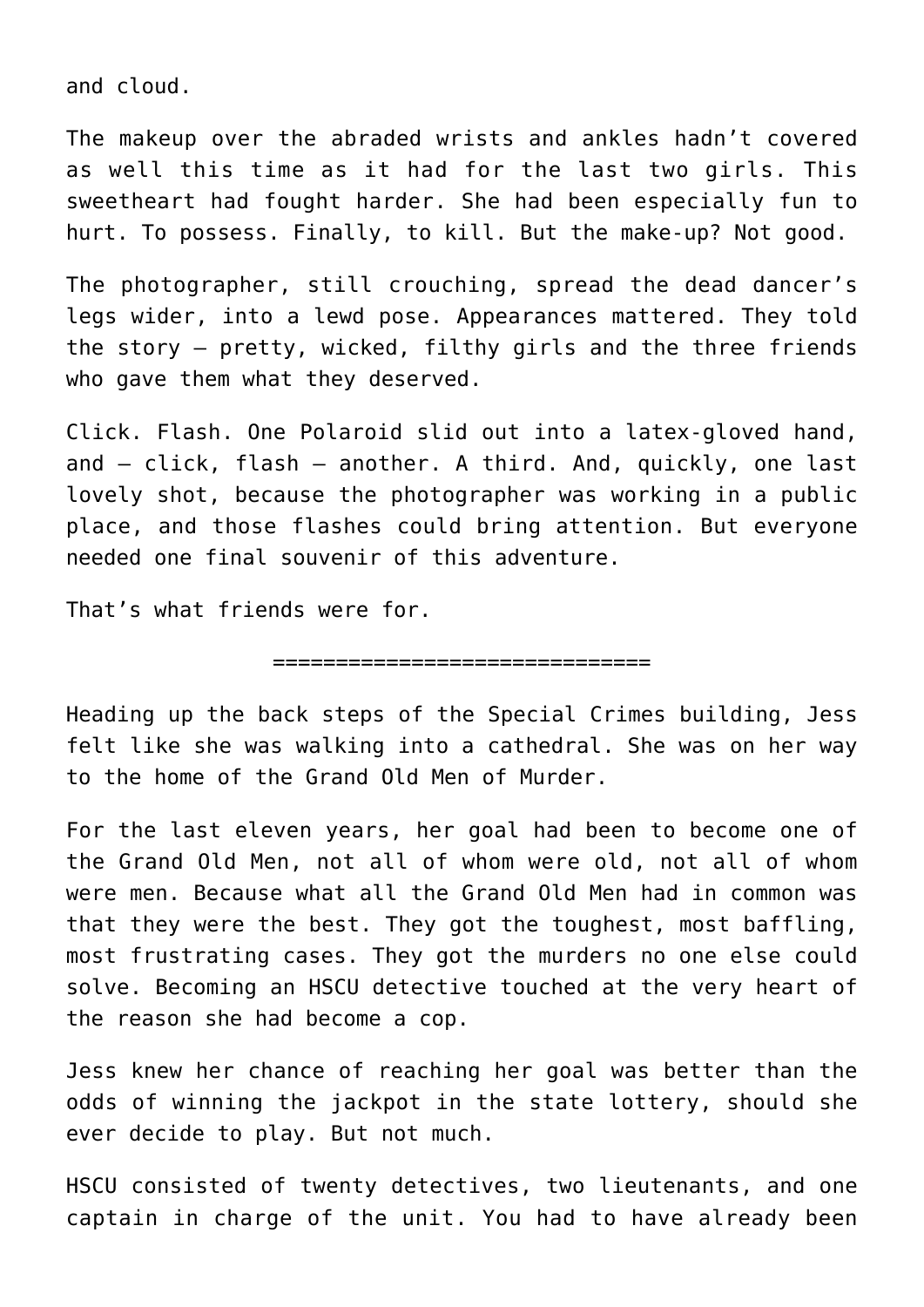the best just to get a chance to apply. The waiting list stretched on forever.

And yet Jess had received word the night before that she was going to be on loan from her own Major Crimes' robbery unit, and that she would be reporting to HSCU for as long as she was needed, starting first thing next morning.

No word about why. No explanation beyond a mention that she had been asked for specifically, and a comment that the HSCU team had a tendency to show up for work early, and she probably ought to be there half an hour before the official start of shift.

Jess figured she had this one chance to make a great impression. So she'd dressed conservatively, in her best suit. She wore a navy silk blazer specially cut to fit comfortably around her shoulder holster, and a lean, just-above the knee skirt in nubby silk. She'd put her hair in a French twist. Skipped the jewelry, skipped makeup beyond a bit of lip gloss. Wore her good watch with the leather band and the sweep hand. She looked professional. Respectable. Solid.

Every choice she'd made that morning had been an agonizing decision. Each one had felt momentous. In the end, she'd been too nervous for breakfast.

She felt like she was auditioning for a job seven years before she could hope to qualify, and she didn't even know what they were going to ask of her. Why did HSCU need her?

Jess came out at the top of the staircase into a wide corridor. Junk food and drink machines stood immediately to her left on the landing. Beyond them, the corridor stretched before her, with dark speckled linoleum and walls painted mustard yellow, fluorescent lights humming and flickering overhead. Doors to the left and right bore brass plates: Rape Special Crimes Unit, Robbery Special Crimes Unit. The third door left was Homicide Special Crimes Unit. HSCU.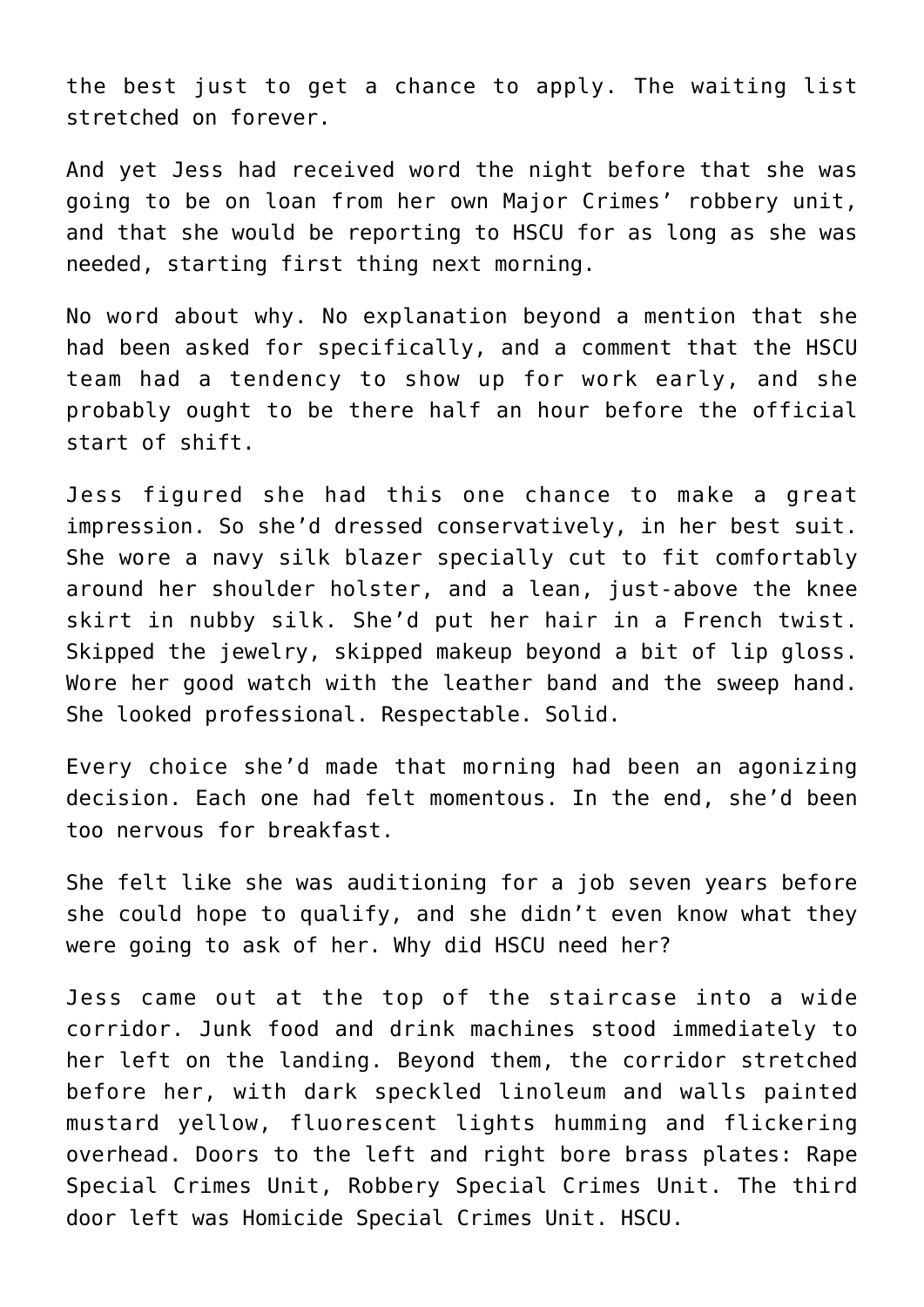Jess walked up to the HSCU door, swallowed hard and opened it.

Industrial gray cubicles lined the side walls. A few windows on the back wall let in the first glimmerings of dawn. The gray file cabinets beneath those windows had seen better days. Maybe, she thought, eyeing them uncertainly, better decades. In the center of the open area between the two rows of cubicles, a big wood table squatted — pitted, scarred, and ugly — surrounded by a lot of comfortable-looking and surprisingly modern swivel chairs.

And though she was over half an hour early, the place was hopping. Detectives sat in their cubicles thumbing through thick notebooks or typing at computer terminals or talking on phones. Two detectives sat at the table in the center of the room, suit coats off but holsters on, sleeves of white shirts rolled up, papers and three-ring notebooks piled in front of them, coffee and candy bars scattered around them in drifts. Behind them stood a tall detective wearing a silk suit.

All three men at the central table looked up at the sound of the door thudding shut behind her. And there was Jim Hennicut. Same shaved head. Same military bearing, same lean runner's build. Grinning at her.

" Princess Grace. We meet again."

Her heart felt a little lighter.

" Jim," she said, and returned the grin. "Are you the reason I get to be here?"

He stood and nodded. "We needed someone with your skills and your intangibles. I vouched for you."

Jess had done the hooker walk as an undercover cop on a couple of trick task forces for Jim back before she'd made detective. She didn't like undercover, but the experience had been useful — and she'd been good at it. Jim had made her better. Her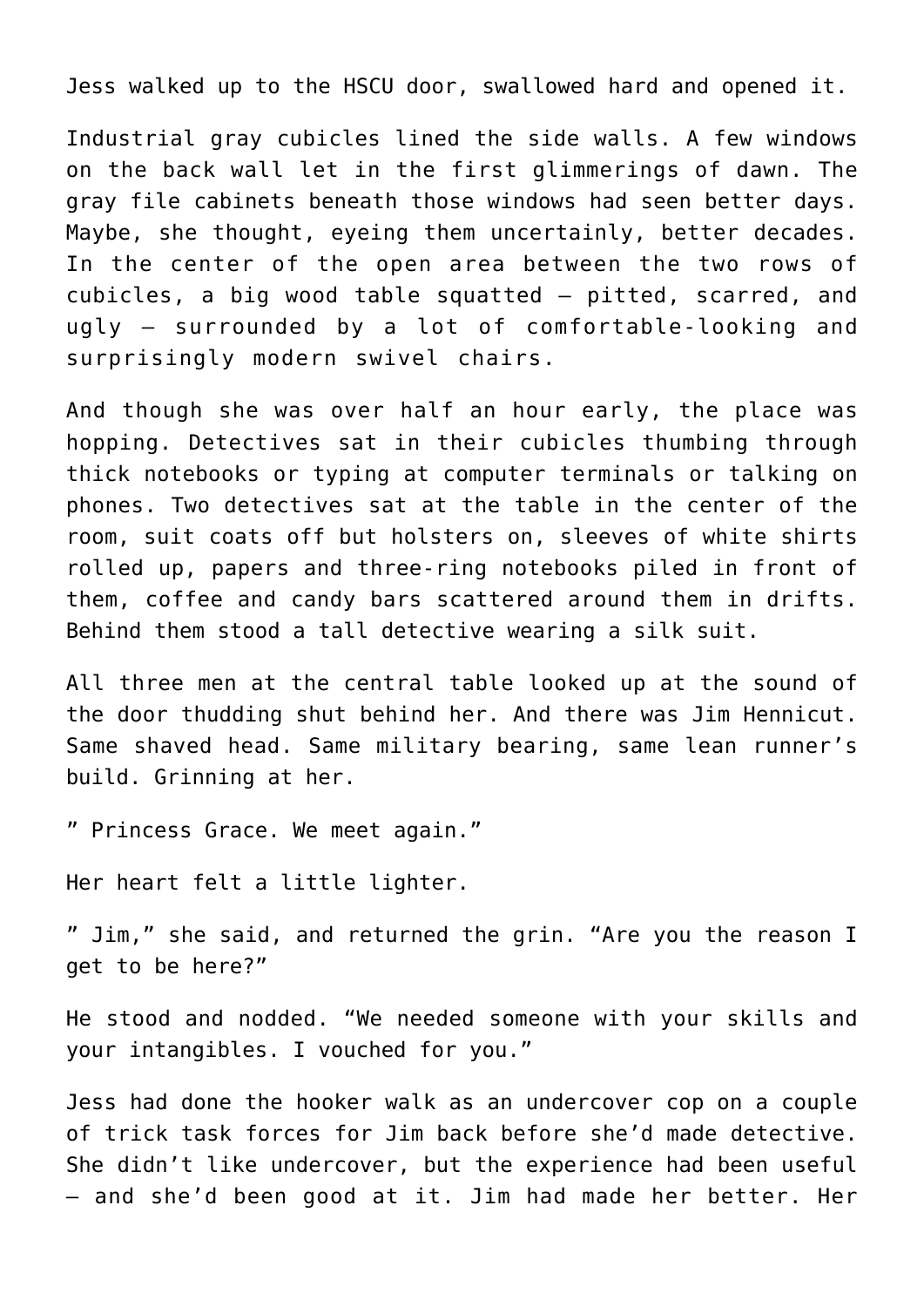theater background from high school and dance school had come in handy, as had her looks. But Jim had taught her how to fade into the scene, which was not something anyone in theater ever tried to do. Jim had lived and breathed the job back then, and his zeal had benefited everyone who worked with him. She'd become a chameleon, and johns had flocked to her. One of them had intended more than sex for pay, however, and had without warning grabbed her by the throat and dragged Jess through the window into his SUV, speeding off with her, intending rape. She'd had to get him under control while her backup scrambled like hell to reach her.

Her abductor had turned out to be a serial offender. Jess's observations had been critical in obtaining search warrants, developing lines of questioning, and eventually in offering testimony that had helped convict him of the rapes of more than twenty women in the area.

Jess had made detective not long after that performance. Jim, seeing his own zeal and sense of mission in her, had been one of her staunch supporters in that promotion.

" So I owe you again," she said.

Jim, fifty, still married to his work, and if rumors were correct, recently divorced for the third time, said, "You make your own breaks, Gracie."

Jess rolled her eyes and smiled at that nickname. It had dogged her throughout her career, but it wasn't insulting when Jim said it.

" My name is actually Jessamyn Brubaker," she said to the other two detectives. "I prefer Jess."

" And yet *everyone* calls you Princess Grace," Jim said.

Jess sighed. "But you're the only one who does it to my face."

Jim laughed and turned to his colleagues. "See, she looks like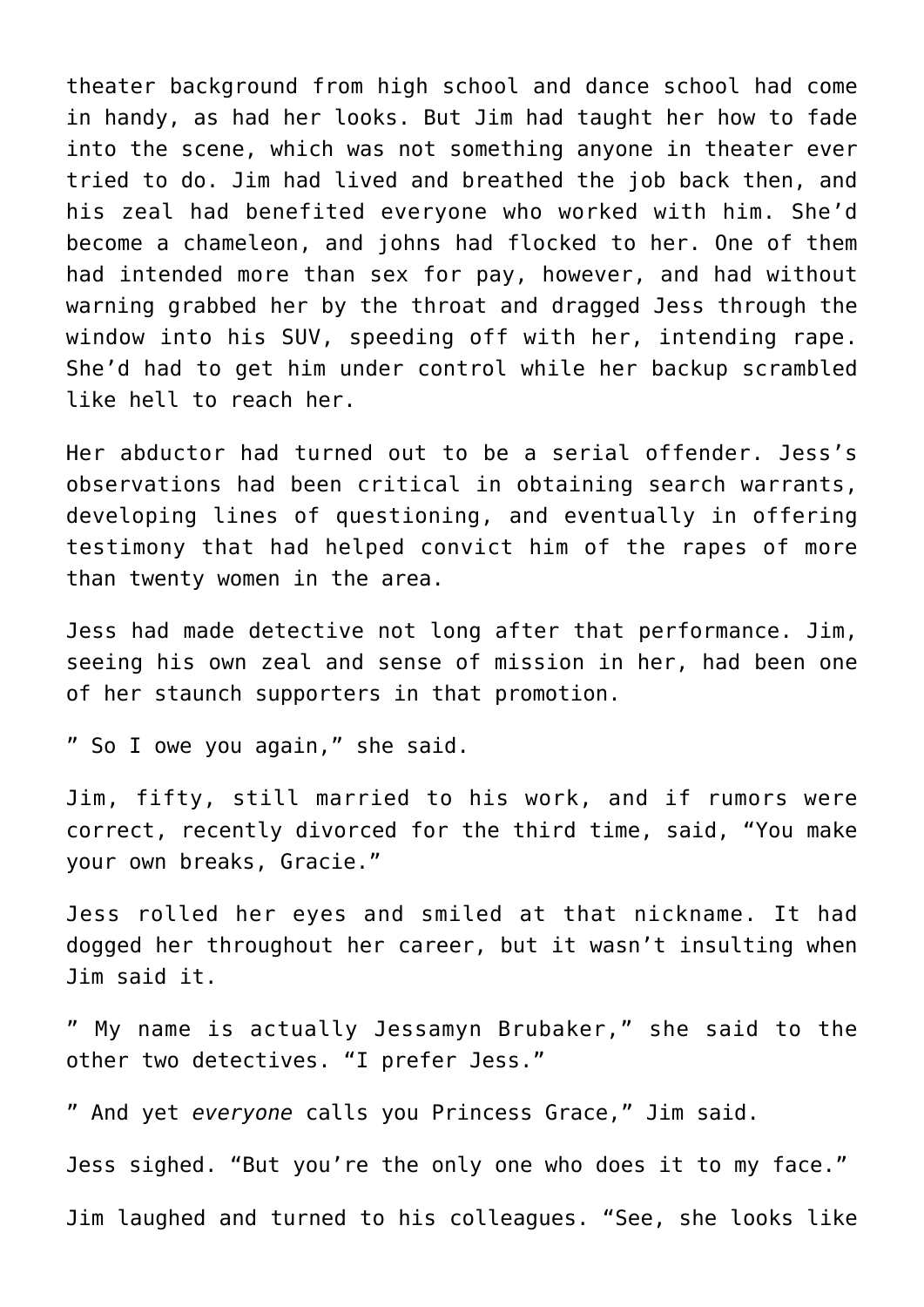Grace Kelly. And when she *wants* to," and here he rolled his eyes, "she has these finishing-school airs."

Jess looked at Jim sidelong, and saw that he was laughing at her embarrassment. "Someone long ago once told Jim he was amusing." She looked him in the eye and said, "Whoever told you that lied to you, Jim." She kept a straight face while she said it.

Jim snorted. "Like I said, finishing school airs. Anyway, this is Captain Howard Booker, supervisor of HSCU."

Booker, the standing detective in the good suit, nodded to her.

Jess studied him with interest. Fifty-ish, she decided, very tall, with a short-cropped afro going to gray, coffee-brown skin, and dark, watchful eyes. She leaned across the table and shook his hand. He had a thin hand, long spider-leg fingers, a good grip. She said, "It's an honor to meet you."

Booker smiled politely. "Thank you for coming out this morning," he said. His voice, high and reedy, wasn't the voice she'd expected.

The captain excused himself, leaving Jess with Jim and the detective she hadn't met yet.

Jim said, "And this is Charlie Sweeney. My partner. Charlie has a wife problem." Jim winked at Jess. "He's still married to the one he started with."

Charlie didn't laugh. "Only two more years of you," he said to Jim, then reached across the table, smiled at Jess, and shook her hand a little too hard.

She guessed that Charlie was a few years younger than Jim. He had a body-builder's physique, a street cop's brush-cut that made him look younger from a distance, and a wary, seen-it-all gaze. Short, stubby, wide hands with a lot of hair on the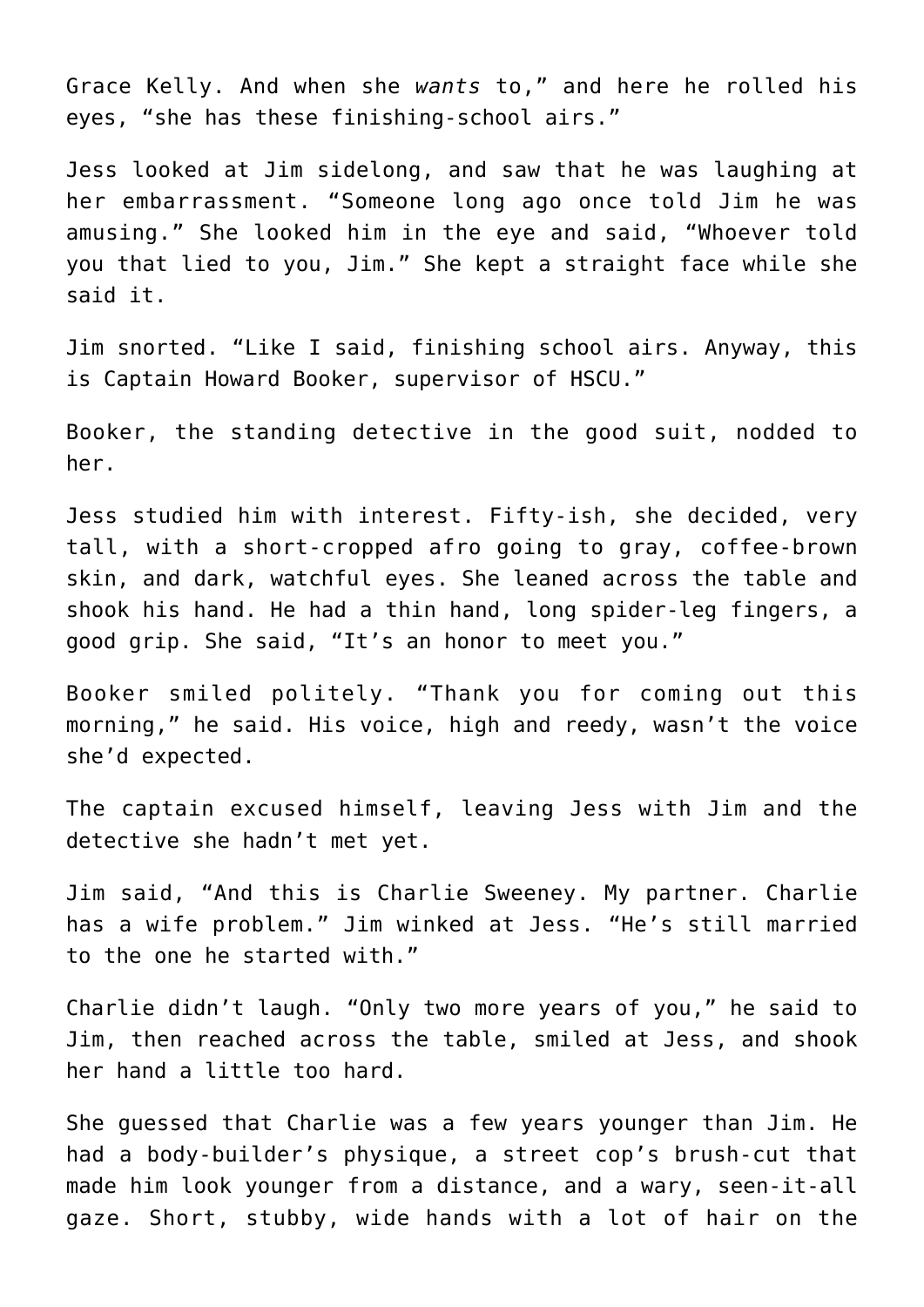backs.

Jess asked Charlie, "Is Jim still leasing child brides on the two-years-and-trade-'em-in plan?"

"You really do know Jim," Charlie said. "Glad you could join us, Jess." He would have sounded like Darth Vader, if Vader had come from Georgia. "Welcome aboard. They tell you anything about our little mess here?"

Jess rolled her eyes. "Yeah. Two things. Dress nice. Be early."

Jim laughed. "That's all I gave them. We're trying to keep this case from landing in the papers with hundred-point headlines, though it's going to eventually. It would be a very good thing, however, if it did it about the same time we solved it."

Jess took a seat beside Jim, across from Charlie. "So what do you have? And how can I help you?"

" What Jim and I have," Charlie said, "is probable serial homicide. We have three victims so far that we know of. The first was murdered eight months ago — white twenty-one yearold Mila Petushka, stripper at Goldcastle Gentlemen's Club. Then two months ago, same MO, Bernadette Chevalier: white, twenty-three, stripper at Goldcastle Gentlemen's Club. And finally, three days ago, Gloria Houseman. Twenty-one. Also white. Stripper at Goldcastle Gentlemen's Club."

" Correct me if I'm wrong," she said, "but I thought serial killers were careful not to take their victims from the same place each time."

" You're not wrong," Charlie said. "But that's only one of the irregularities with these murders."

Jim nodded. "The first known body was found eight months ago on a softball field pitcher's mound in Rhyne Park in Cobb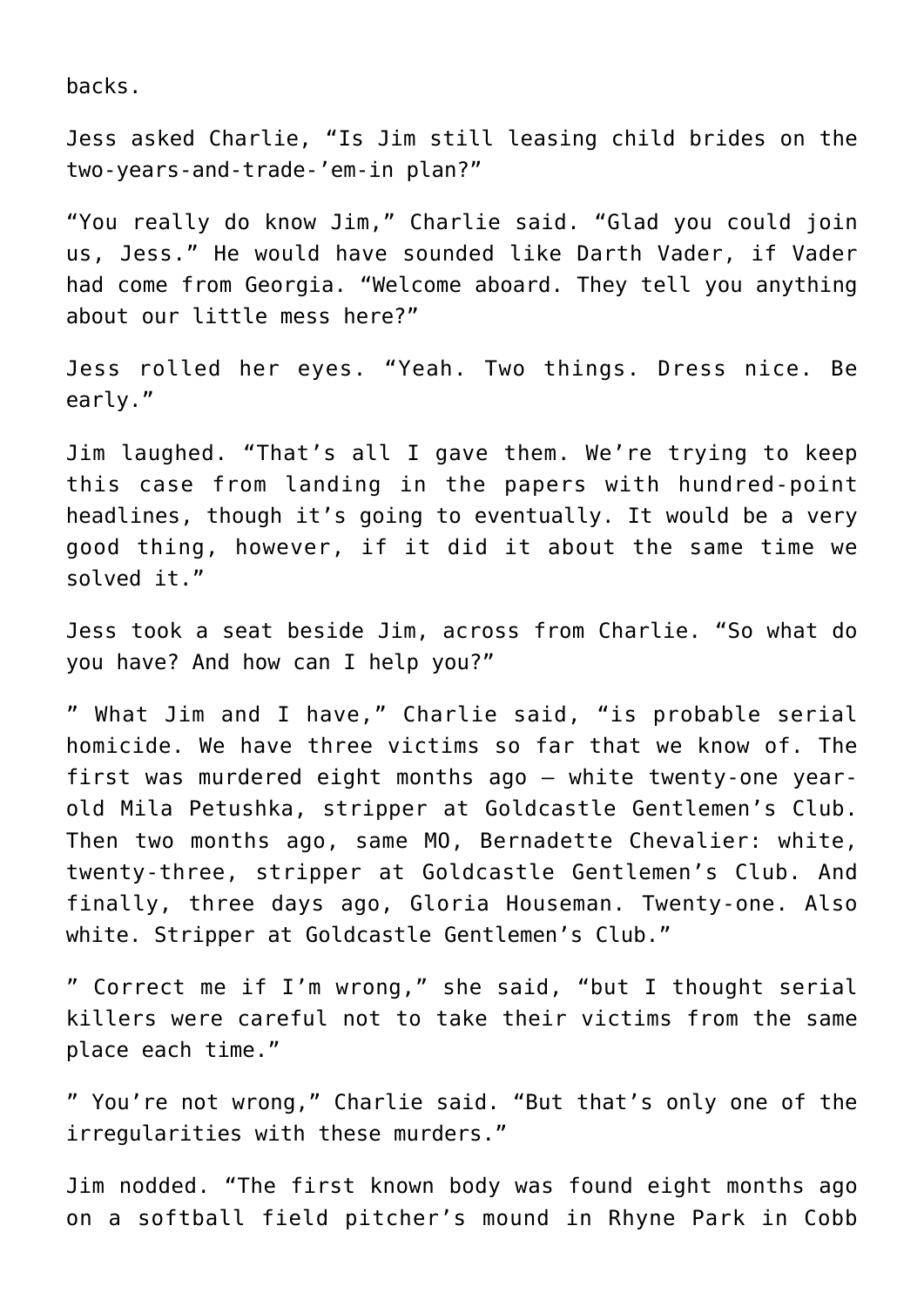County, and the Cobb County Sheriff's Department picked it up and started working it. The second known body was discovered four months ago on a picnic table in the pavilion at Pinckneyville Park in Gwinnett County, and the Gwinnett County Sheriff's Department started working that case. Both bodies were found within hours of death; the killer left them very prominently displayed. The third girl landed in a flower bed on a bit of green south of the zoo in our very own Grant Park three days ago, which was when the Atlanta PD got involved. However, the officer responding to the call happened to have a friend on the force in the Gwinnett Sheriff's Department who'd been talking about their stripper find, and our officer realized that his body fit the same MO. So he did some digging, located the other case that fit his parameters, triangulated the killer into the heart of Atlanta based on the body dump locations, and passed the three cases on to Homicide/Robbery. And they, in turn, passed everything they had on to us. They don't have the manpower to expend on this. We do."

Jess nodded. HSCU ended up with the cases that would run the overburdened zone homicide departments into the ground. It got the cases that crossed jurisdictional lines, had multiple victims, extended timelines, celebrities on either end of the bullet, or other complications.

" I'm guessing we assume we haven't located all the victims?" she asked.

Charlie sighed. "Good guess. After we were brought onboard, the FBI and the Georgia Bureau of Investigations showed up, of course. To the great joy of all involved," he added with a snarl. "Though the FBI and the GBI are enough of a pissing contest with each other over territory that they might leave us alone to get some goddamned work done. Before he locked horns with the GBI investigator over turf, though, our Feeb consultant gave us a profile. Killers are — he says — white males, late twenties to mid-forties, neat and well-organized,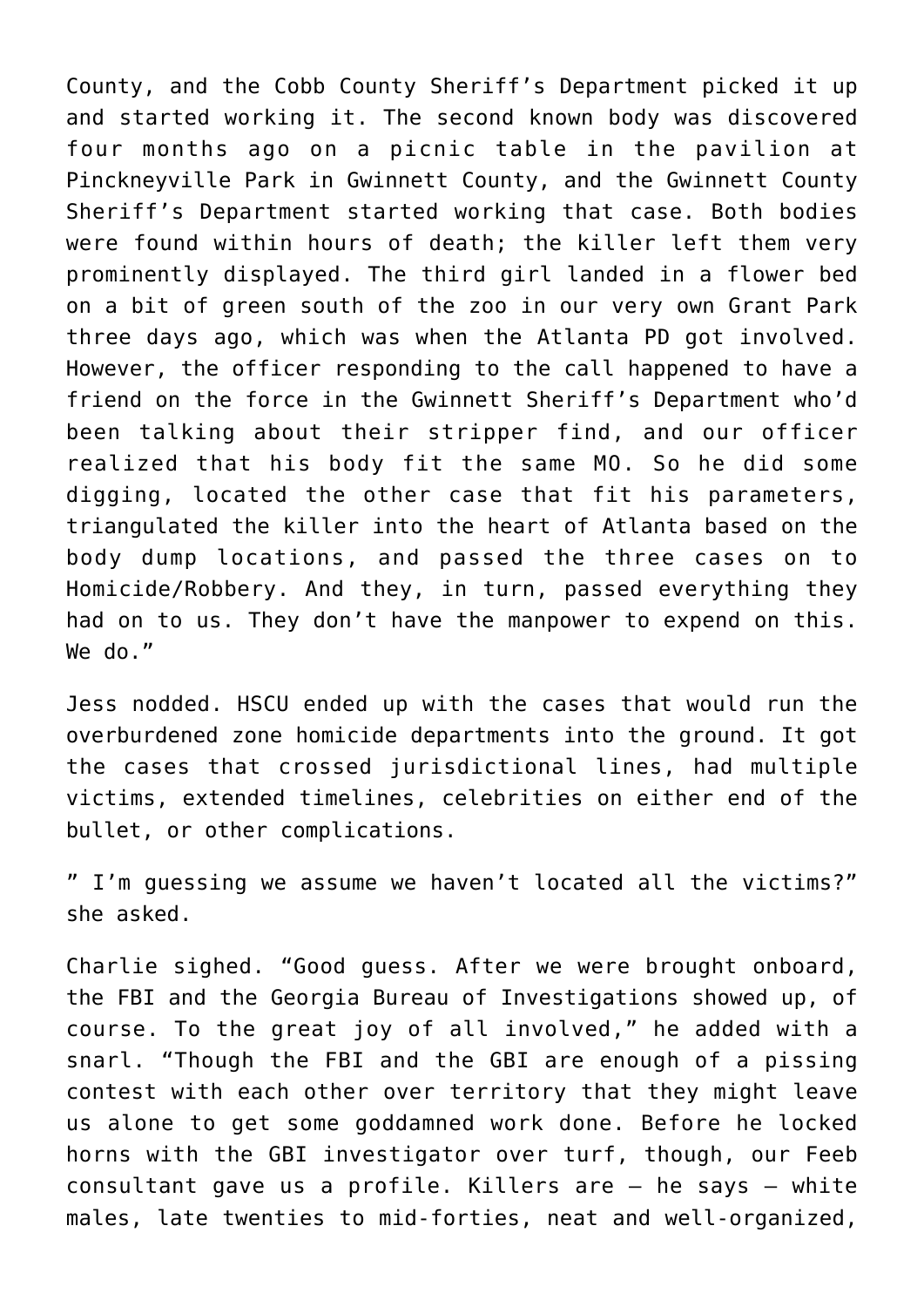college-educated and working in well-paid white-collar or executive jobs."

" Killers? Plural? Serial killers working together?"

" We'll get to that," Charlie said, voice grim. "The killers are planning the killings, are meticulous in the handling of the bodies, and are unlikely to leave us any crime scenes in the future. All three known victims were murdered elsewhere and dumped in locations that involve police organizations which historically have not worked well together."

Jim said, "So the killers have given this some thought. To this profile, we can add that crime MOs are identical — and all have the marks of organized killers who have had time to work out their method. We aren't getting the practice kills, before our murderers had their kit together or had all the elements of their fantasy in place."

" But … more than one serial killer working together. That's not unheard of, but  $-$ "

Charlie cut her off. "There are three of them," he said. "That's unheard of."

" Christ. And the GBI and the Feds," Jess muttered.

Jim and Charlie made identical growls, and Jim said, "Oh, yeah. Everybody wants want to get a dick in this one. But it's Booker's job to entertain the Feebs and Geebs. So far, he's been on top of it."

Jess thought for a moment. "The profiler give any suggestions on how long these guys might have been in business?"

" Years, probably." Jim sighed.

Jess frowned. "Three killers working together. That doesn't work too well over the long haul. They will have made mistakes. Over a period of years, one or the other of them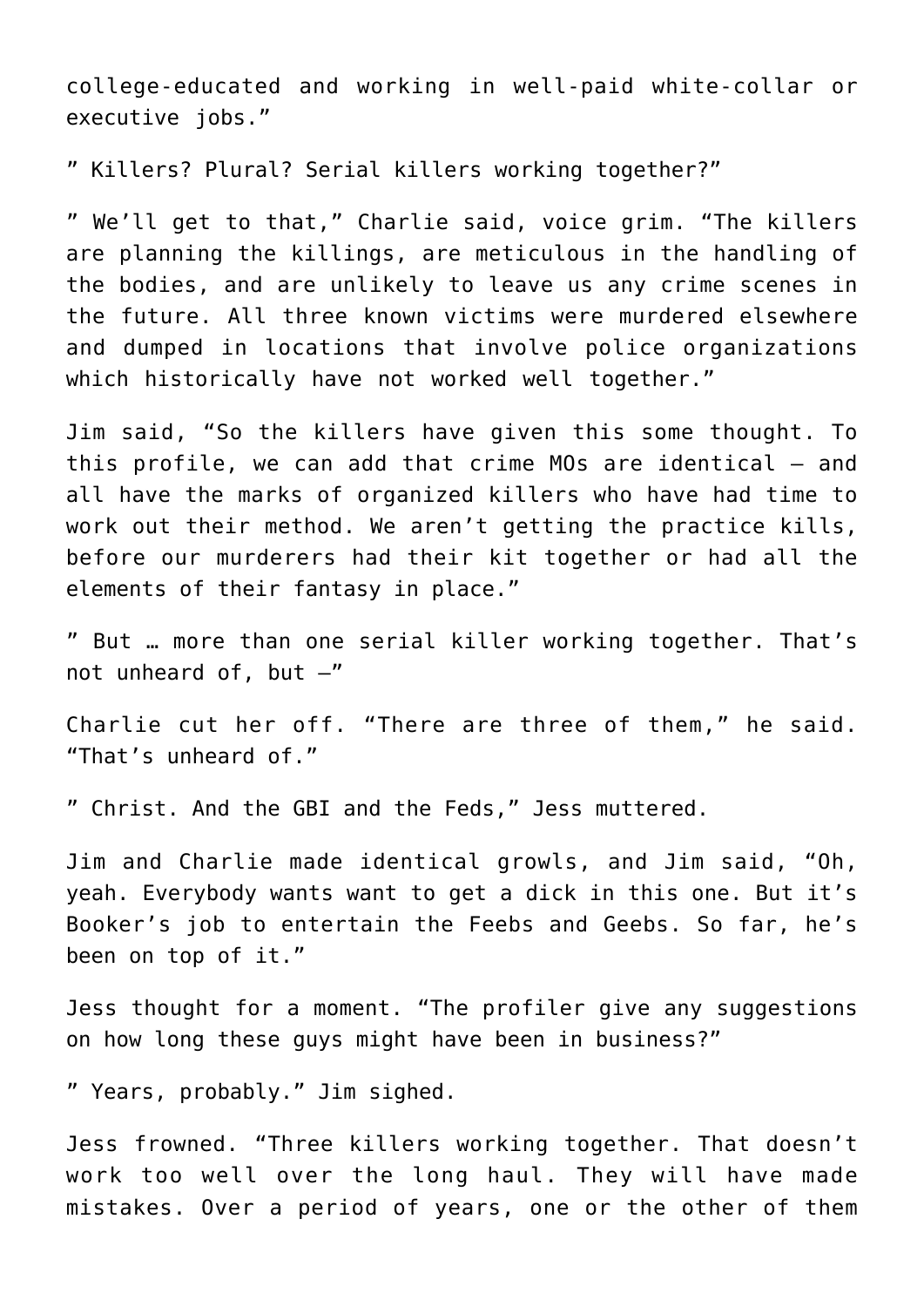will have been stopped, taken in for questioning, maybe arrested for something related to a victim. Serial killers almost always have close calls for years before justice catches up with them. And with three of them, one or the other should have had turned state's evidence on the other two by now."

Charlie gave Jim a meaningful look and said, "Okay. Now I believe you."

Jess was curious about that comment, but not all that curious. She was used to being doubted, written off as a Barbie doll with a gun. Police work was still very much a man's world. She'd found that excellence was the best defense against prejudice, so she strove to be excellent. But excellence had to be proven face to face, so she ended up winning her colleagues over one by one. She didn't let it bother her. Much.

" Those thoughts have crossed our minds," Jim said, ignoring Charlie's remark.

" Any chance it's one killer, and that what looks like evidence … isn't?"

" Well, there's always a chance, but it doesn't seem like the best chance. First off, forensics has cleared the semen samples of any lubricant or spermicide traces."

" Which would make semen obtained from condoms unlikely," Jess said.

" Yep." Charlie glowered down at the stack of murder books. "Second, fiber and hair samples from three assailants are consistent across all of our known victims. The possibility of lab screw-ups exists, of course. Or that the actual killer reacted violently to either seeing the victims having sex with multiple partners, or as a follow-up to being a participant himself."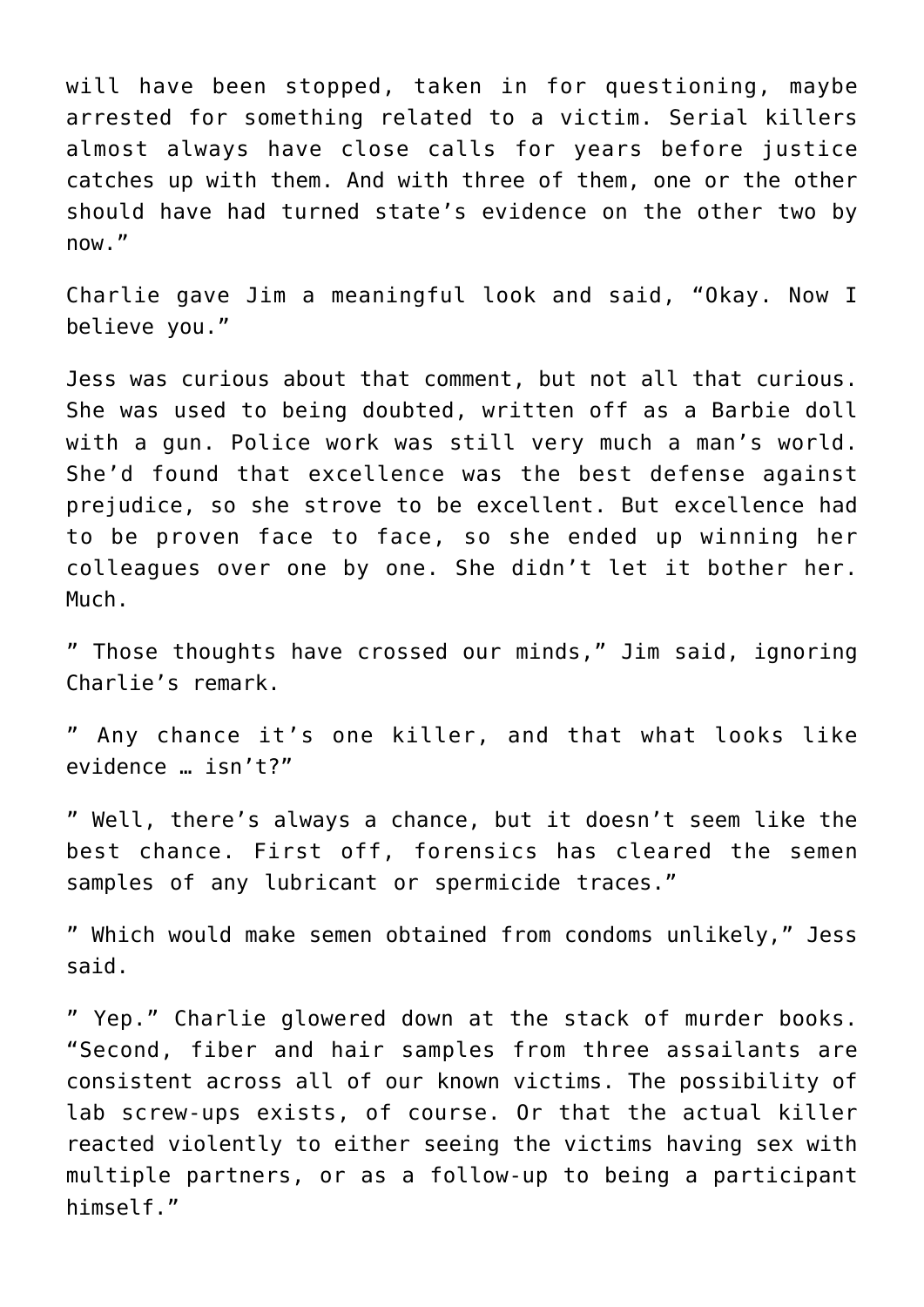" That would work," Jess said.

" Not as well as you might think. We are keeping that possibility open. But see …" Charlie sighed.

Jim took over. "The MO on each of these is ugly. Signs on each girl of bondage, forcible rape, and torture before death. According to the medical examiner, death is by exsanguination, with the dancers hung upside down by their ankles while their jugulars are cut with surgical precision."

" Good God," Jess murmured.

" That's not all. Postmortem, the bodies are washed, hair is done up, makeup is applied, and the victims are raped again by each participant. As a final step, the girls are dressed in stripper costumes and removed from the scene of the crime to various dumping sites."

Jess sat there for a moment, staring down at her hands, feeling sick. She took a long, slow breath, looked up at Jim, and said, "All the surviving samples, then, are post-mortem."

" Right. Same three men every time. So Mr. Fucking FBI assures us we have a three-member serial killers' club on our hands."

" You don't like Mr. FBI?" Jess asked, managing a small grin. FBI intervention in his cases had always been a major sore spot with Jim.

" He's a pompous ass who keeps waving his doctorate in our faces like it's a bigger dick. And if he says, 'That isn't the way we do things at Quantico' one more time, we're going to show the arrogant prick how we do things in Georgia." Jim paused and glanced over at Charlie, who nodded, assumed an exaggerated, menacing expression, and cracked his knuckles slowly.

Jess laughed.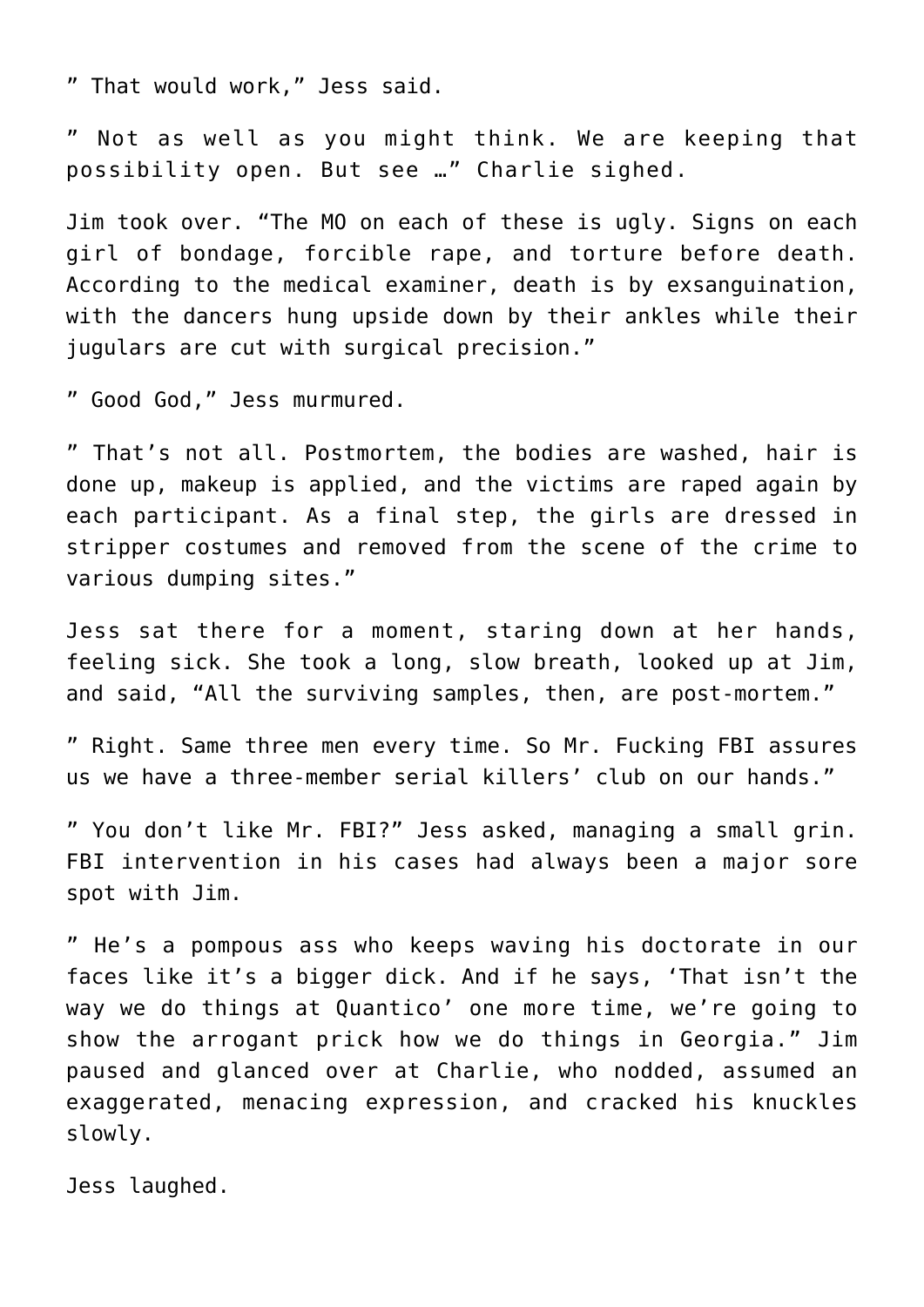Jim said, " Charlie and I hate the serial-killer-club scenario, for the reasons you mentioned and more. But we haven't been able to come up with anything else that works."

"Here — have a look." Charlie passed Jess the three murder books, one labeled Petushka, one labeled Chevalier, and one labeled Houseman. Each was a thick ring-bound notebook with a photo of the victim taken when she was still alive on the cover, and pages of daily work on the investigation, lab results, witnesses questioned, and other details inside. Jess skimmed the daily work, then pulled the crime scene photos.

They weren't at all usual for murder victims. All three women were completely dressed, albeit scantily. G-strings, high, high spike heels, bustiers. Dressed for work, Jess thought.

Each girl's features were composed. Eyes open, no sign of distress, anguish, or fear. Makeup was unmussed. So was their hair. None of the girls had visible wounds. No visible blood. The ligature marks on wrists and ankles were almost invisible, as were the small, neat incisions over each jugular. Jess could see where makeup had been applied as a cover-up for the injuries, as well as cosmetically.

Each victim was pretty. Good figure, good face. Each was young. Each had been posed in a magazine centerfold position.

Jess looked up and frowned. "What kind of make-up was used on these girls?"

Charlie sighed. "Your basic drugstore brands. We got lab results and I went out to see where I could find the brands listed. Everybody has them. We had some hope that we'd find something exotic or expensive that we could track, but no chance. If the store has Dollar or Mart in its name, all this shit is there."

" This is a complicated case," Jess said, looking over the murder books. "But you have everything well in hand. So why do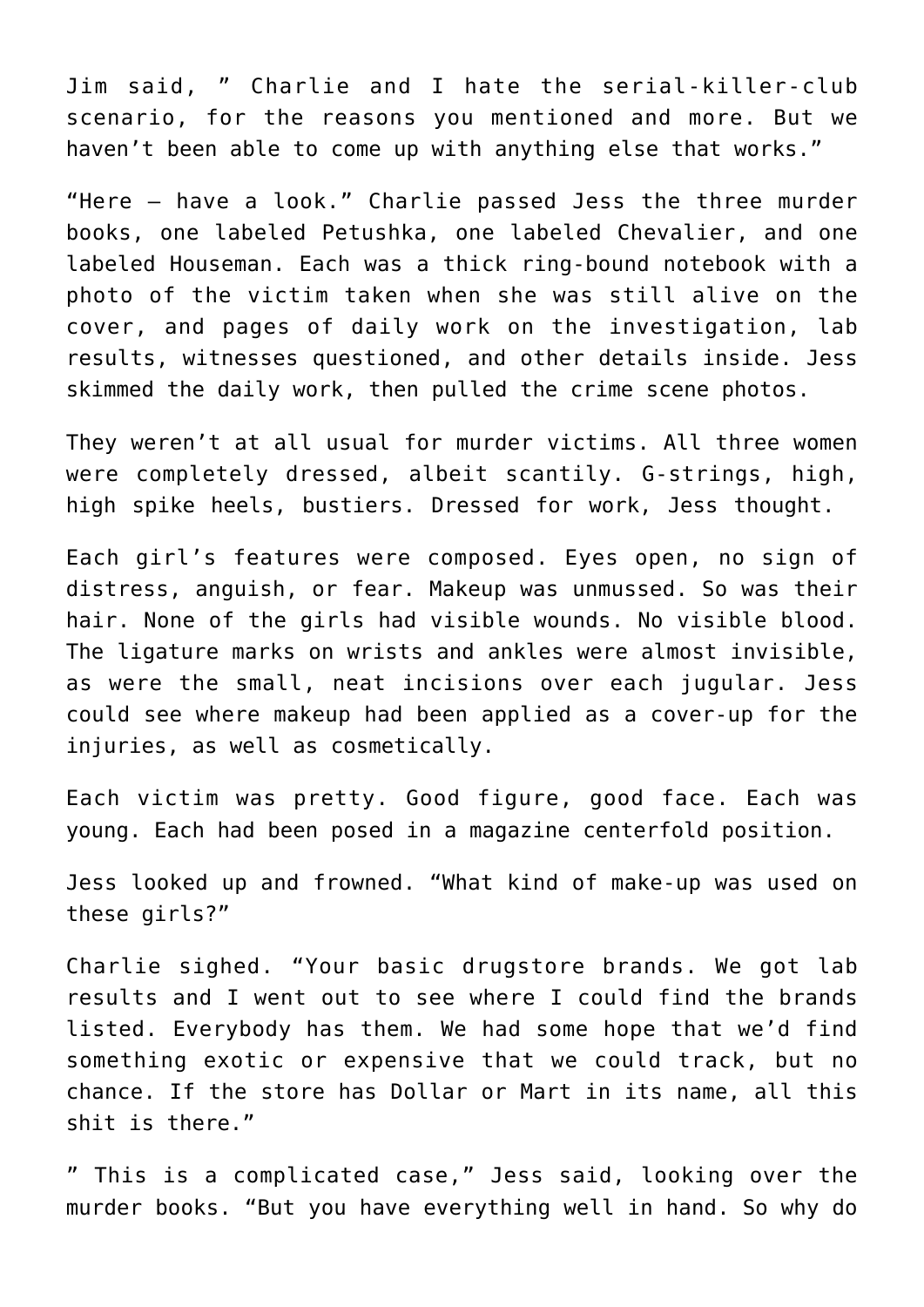you need me?"

Jim, who had been staring at the victims' pictures, turned to Jess. "Because you've worked undercover. You were a damned good cop when I worked with you. You've maintained an excellent record as a detective since. Your one shooting was righteous, you're markmanship records are top of the line. Your partners and your superiors praise your work without reservation. We've been through your packet, looked over your commendations and your background. Plus, you used to dance." He smiled a little. "Something you never bothered to mention to me."

" Never seemed much point," Jess said. " I was going to make dancing my career. But I ended up doing this instead."

" Any chance you've kept up with the dance?"

" I use ballet as part of my daily physical training regimen. Minimum of an hour a night, four nights a week." She smiled a little, and lied a lot. "One of those inexplicable obsessions, you know?"

" For us, it turns out to be a good thing. Good obsession. You have the skills we need. I'm hoping you're still fairly calm about gender issues, because if you aren't, in about three seconds I'm going to get myself sued for sexual harassment."

Jess laughed. "I'm still me, Jim."

" That, too, is a good thing. Glad to hear it. Then — and please don't take this the wrong way — you also have the look we need. You're pretty. You have a good body. And unless things have changed, you move well in high heels."

Jess was putting two and two together. "You want me to go undercover as a … a stripper?"

Jim and Charlie looked sidelong and shiftily at each other, and Jim said, "Neither the captain nor the department would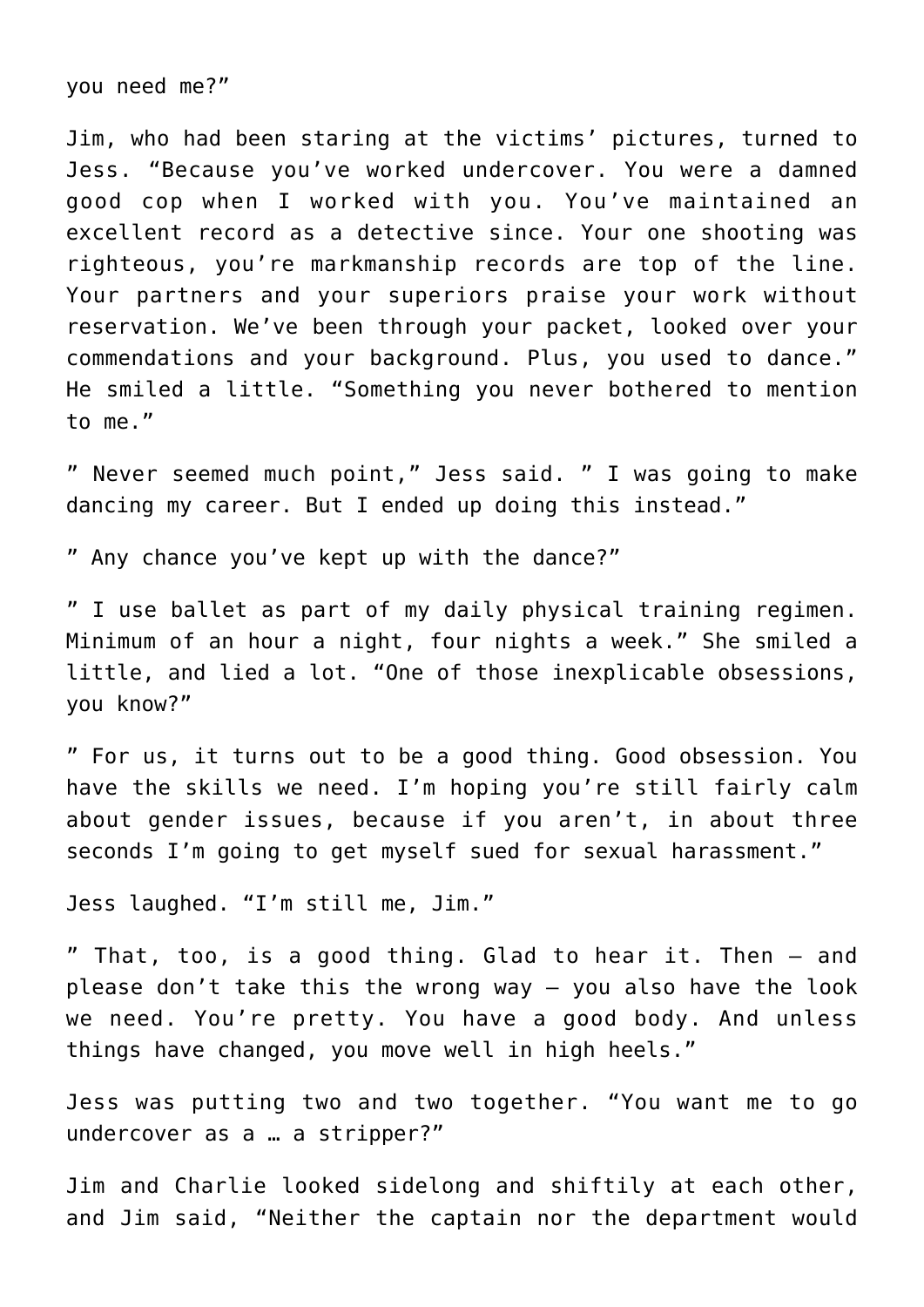approve that. The department would like you to go undercover as a drink server at the club. A … you know … waitress."

And then there was a long pause.

A very long pause.

And Jess looked from Jim to Charlie and back to Jim and said, "The department would … but a stripper would have access to people and places that a waitress wouldn't."

Both of them nodded, saying nothing.

" And we're talking about a serial killer, and about a case that looks to get really ugly," Jess continued.

Again, the nods.

Jess got it. Jim trusted her. Trusted her enough to keep her mouth shut about something that needed to be done, and that couldn't be done officially. Trusted her not to blow the whistle on him and Charlie even if she turned them down. And she trusted Jim enough to know that she could turn him down for this assignment — this unspoken request — and he would still be there for her. Because what he and Charlie were asking without asking was big.

Big enough that she couldn't sit there and flat out say, "I'm in," because she didn't know if she had what it took to do what they needed her to do.

She stared at the murder books. At the pictures of the dead dancers.

" How good would my backup be?" she asked, and she wasn't asking how quickly help could reach her if she got into trouble dancing on the stage or working out on the floor. She was asking — if the case went bad and she got in trouble for acting outside of department approval, if anyone would be there to act as a safety net. If the captain would cover them,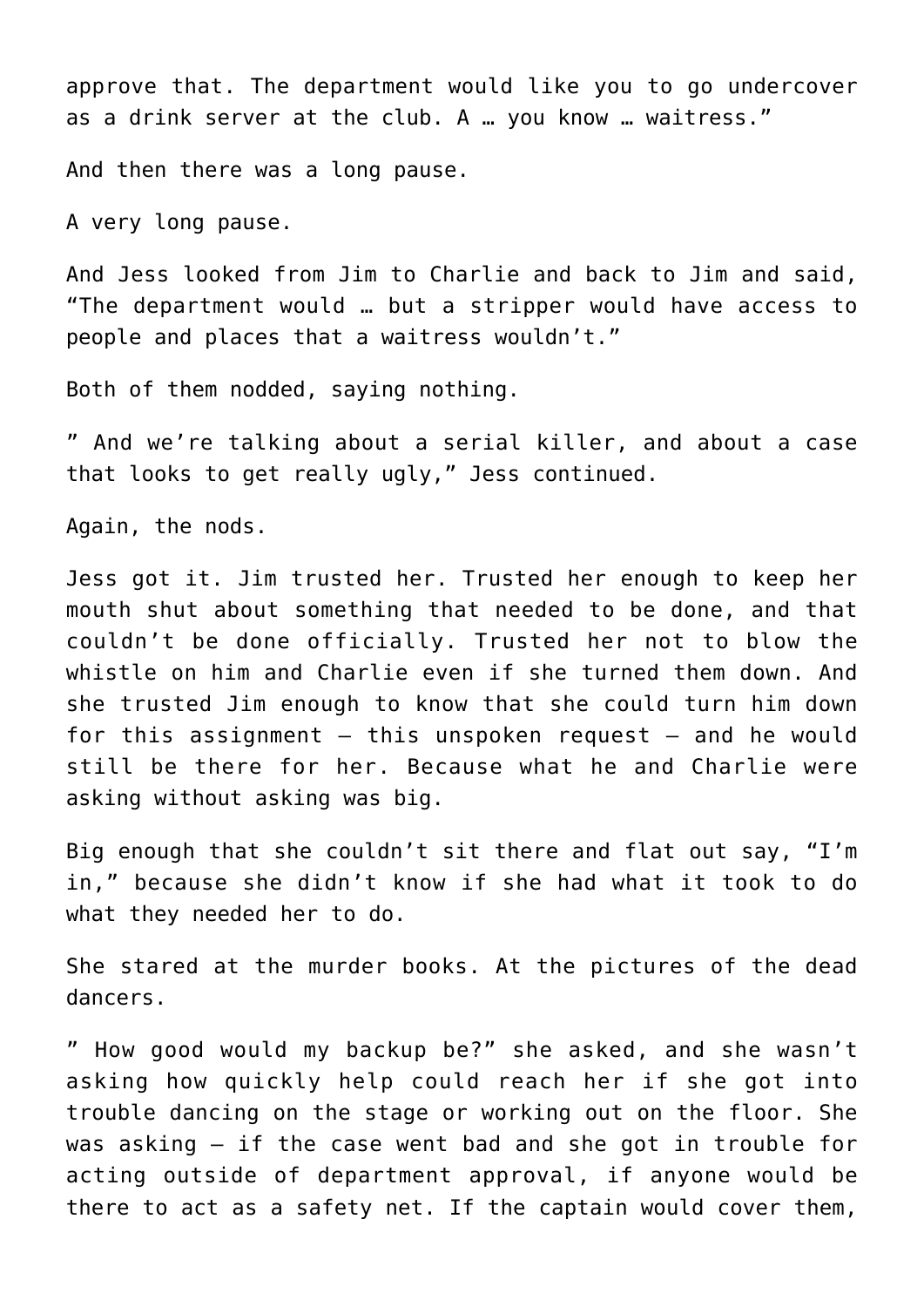if anyone would stand up for them.

" Very bad," Charlie said bluntly. "All three of us would die on this one."

" You already have your twenty," Jess said to Jim. "You're risking your pension on this?"

" We're looking at the tip of an iceberg, Gracie," he said. "Ugly fucking iceberg. I can feel it. What else am I supposed to do? Be a good boy, dot my I's, cross my T's, let these girls keep dying?"

She looked at Charlie.

" I'm only two shy of my twenty," he said. "My goal in life it to get my pension in two years, retire, and move to the country so I can get to know my wife and the kids again. But I'm with Jim. Some cases, you do what you have to do. Of course, we aren't the ones who would be flashing our tits in the face of a serial killer, so we have the perspective of the chicken looking at a bacon and egg breakfast. All we have in this is eggs. The one who's being asked to contribute the bacon has the right to decline without prejudice."

Jim nodded again. "You're my first choice. Our best choice, I think. But you are not our only choice."

Those pretty, blank, dead faces stared up at her, and, like Jim, she knew they weren't the only ones. More dead girls were waiting to be found. More live girls were waiting to die.

" Phew …" Jess said under her breath. Get up on a stage, take off all her clothes, have strangers touch her, even if only to slide money into a G-string or a garter.

And dance her way right across the part of her life that she'd been hiding from everyone.

Jim didn't know. Charlie didn't know. Jess didn't talk about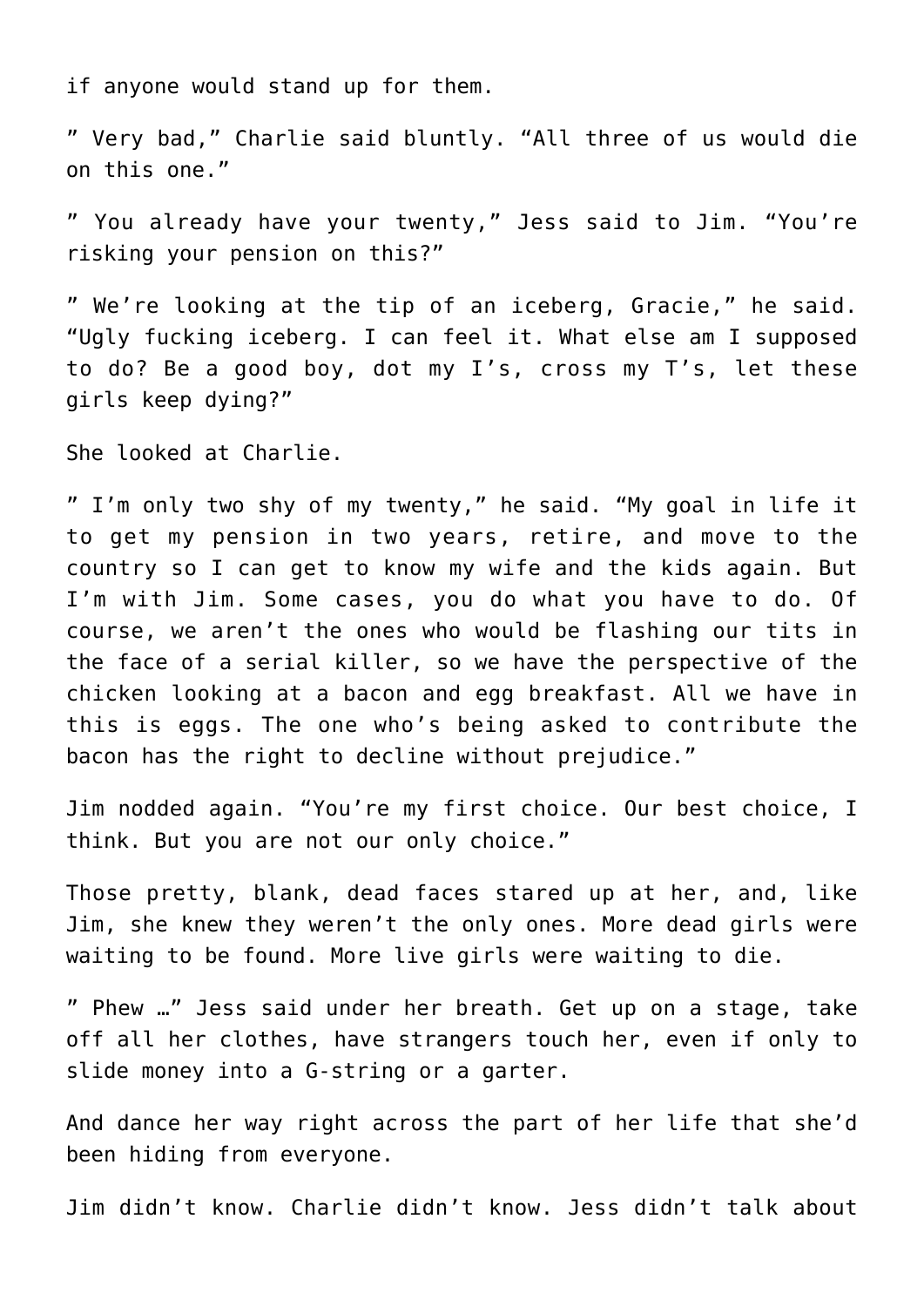Ginny. It hurt too much. But this case …

" How is this going to run?"

Charlie started to say something, but Jess saw the captain heading their way again. She gave her head a microscopic shake, and Charlie's face let her know he'd gotten the warning. "We're putting together a multi-county task force. The captain is coordinating. GBI and FBI will be in the way, no doubt — we'll work around them as we can and with them as we must. However, the undercover part of the operation is small, because there's no way we can make it any bigger. We've commandeered the personnel in an ongoing Vice undercover sting who were already working inside the club - and they're pissed, of course, but murder beats vice in the poker game of life. And serial murder is the royal flush of hands."

Jim said, "So there will be Vice cops around snagging DNA samples out of trash cans and off sidewalks and anywhere else they can legally get them, ferrying them outside to our pickups. We couldn't get a bartender or a DJ in place, though we tried. We have you as our inside eyes with the dancers and waitresses. You'll wear a wire and stay in deep undercover. Once you're in place, you won't come into the station, and when you're … working … you'll have three undercover guys in a surveillance van who will be taping everything you say and anything anyone says to you, and who will also get help if you run into trouble. You'll only call us when you're alone or with your partner. The only other people who will know who you are will be our bouncers — you'll meet the off-duty guys later today. Also, Bill the Tech Guy, who will fit you for your wire." He cleared his throat. "And your partner, of course."

The captain had been listening in. Now he stopped beside them and leaned on the table. He said, "You're going to help us with this, then, Detective Brubaker?"

" Pretty sure I will," she said.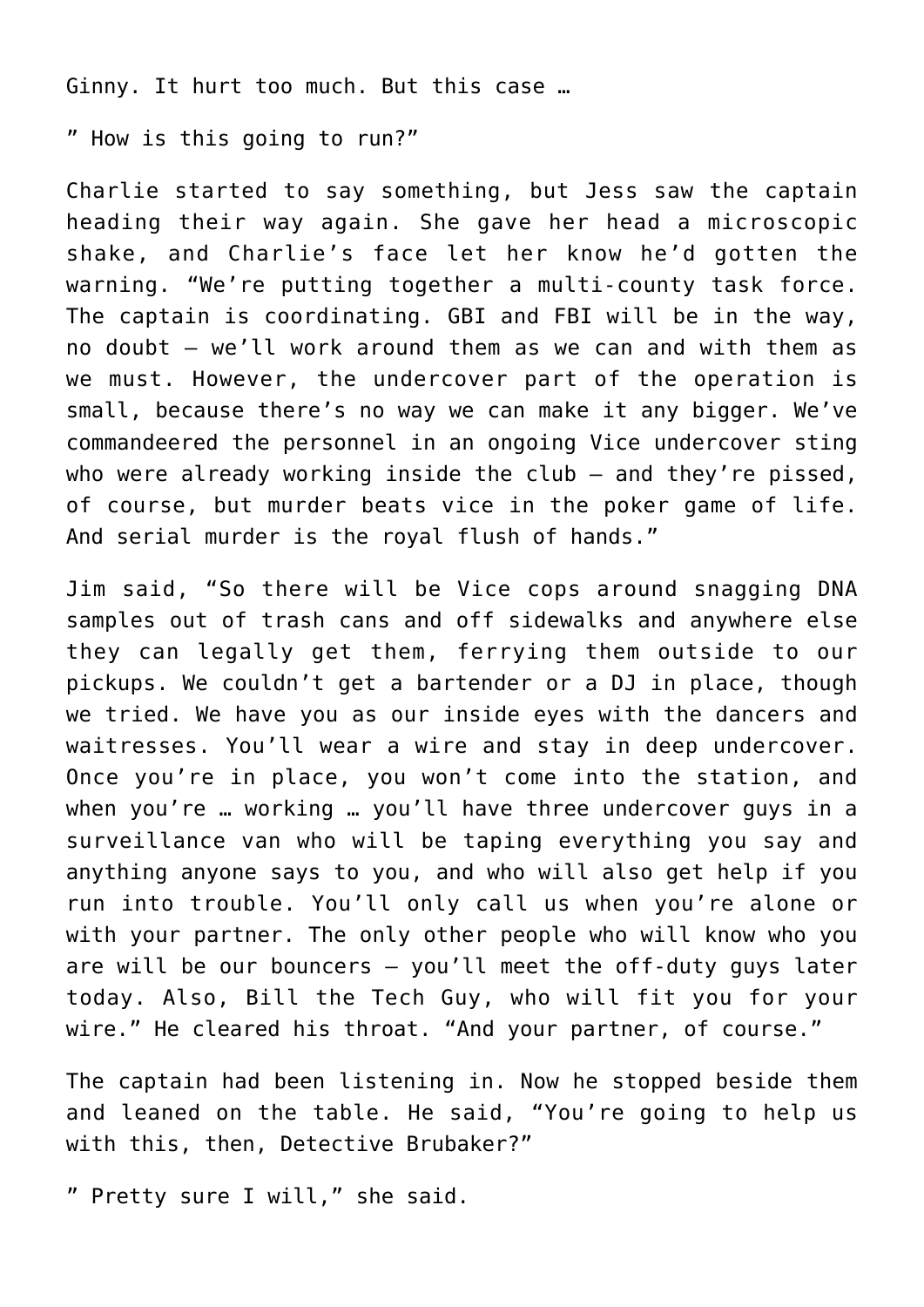" Excellent. One less thing to worry about." And he walked away.

Jim waited until the captain was out of earshot, then said, "He did not want HCSU to get this case. He deeply resents the likelihood that it's going to generate negative publicity for the unit. I think he would be happiest if we could prove the three cases were unrelated and send them back to their original departments."

" The full resources of the department–" Jess started to ask, and Jim cut her off.

" –will not be spent," he said, "on solving the murders of three strippers who, early evidence suggests, may have also been prostitutes. And who are all white, which, since it looks like we're dealing with serial killings, suggests three white killers killing white women."

Jess sighed. "Which, inside the Perimeter, makes it a minority crime of no threat — and therefore no importance — to the majority."

" Bingo," Charlie said.

" This case is a loser all the way round, then," Jess said.

Charlie shook his head. "Don't get me wrong — if we solve it and generate favorable publicity for HSCU, we're golden. We solve it, and you're made as one of the Grand Old Men, Jim'll get his Detective III and go on to greater things, and have a chance to keep my fingers locked on the ledge long enough to get that pension." Charlie's weary eyes tracked the path of the captain as he walked into his office and closed the door, and he added, "But we don't solve this … well, we were chosen for this case because it won't break Howard's heart to sacrifice us."

Jess sighed. "Inner-Perimeter politics?"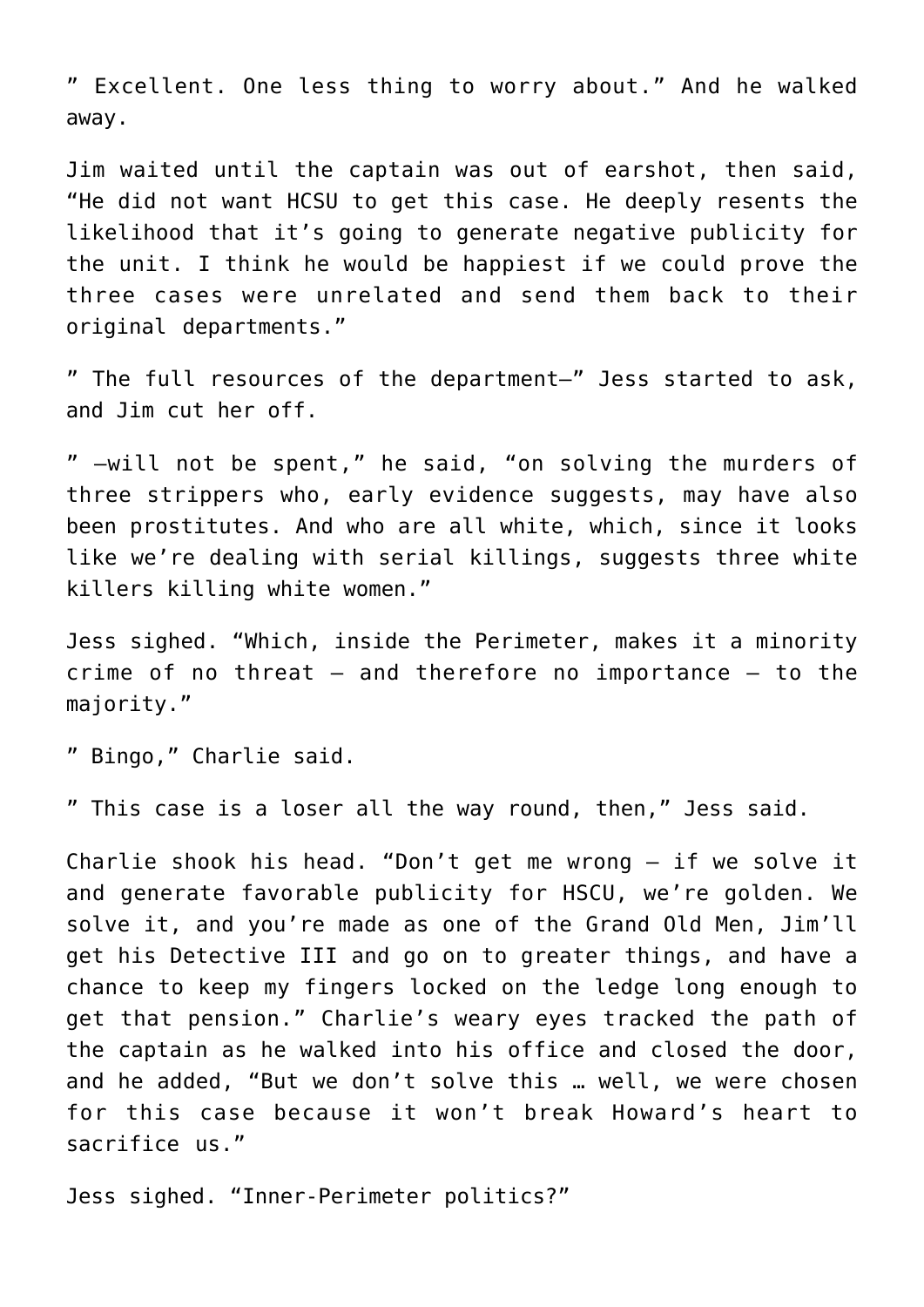Jim shrugged. "You know how it is. He's political, he and the mayor are great friends, he's new to the department and we weren't his picks. He'd be just as happy to have an excuse to replace us with guys who were."

" I'd sort of forgotten, actually," Jess said. "I've been outside the Perimeter the last eight years. Different ballgame. Well — same ballgame, but National League rules, not American League. Go Braves. Rah."

Jim and Charlie both laughed.

" Most serial murders remain unsolved for years before the killer is caught  $-$  and they generate bad publicity for the departments working them the whole time. So basically, I'm on a sinking ship," Jess said. "If I sign on, my best odds are that I'm going to lose my career over this — that we aren't going to solve it, and that the three of us are going hang as scapegoats."

" That's it."

She gave Jim a tiny smile. "And I was your first pick?"

Jim shrugged. "Figured you'd bring something solid to the team. And, since our only assets on this are us, we'd very much like to solve it. Charlie and I want to be still employed on the other side of this case. We think you can help make that happen."

Jess nodded. "You mentioned a partner. Who would be…?"

" Well, along with putting in a special request for you, Charlie and I have called in a … private consultant," Jim said. "An old friend of ours. We've worked with him before. We're paying him out of our own pockets. He's going to be sticking close to you in his role as a customer, and you're going to get friendly so you can sit and talk to him without raising suspicion. And so you can … um … pass things to him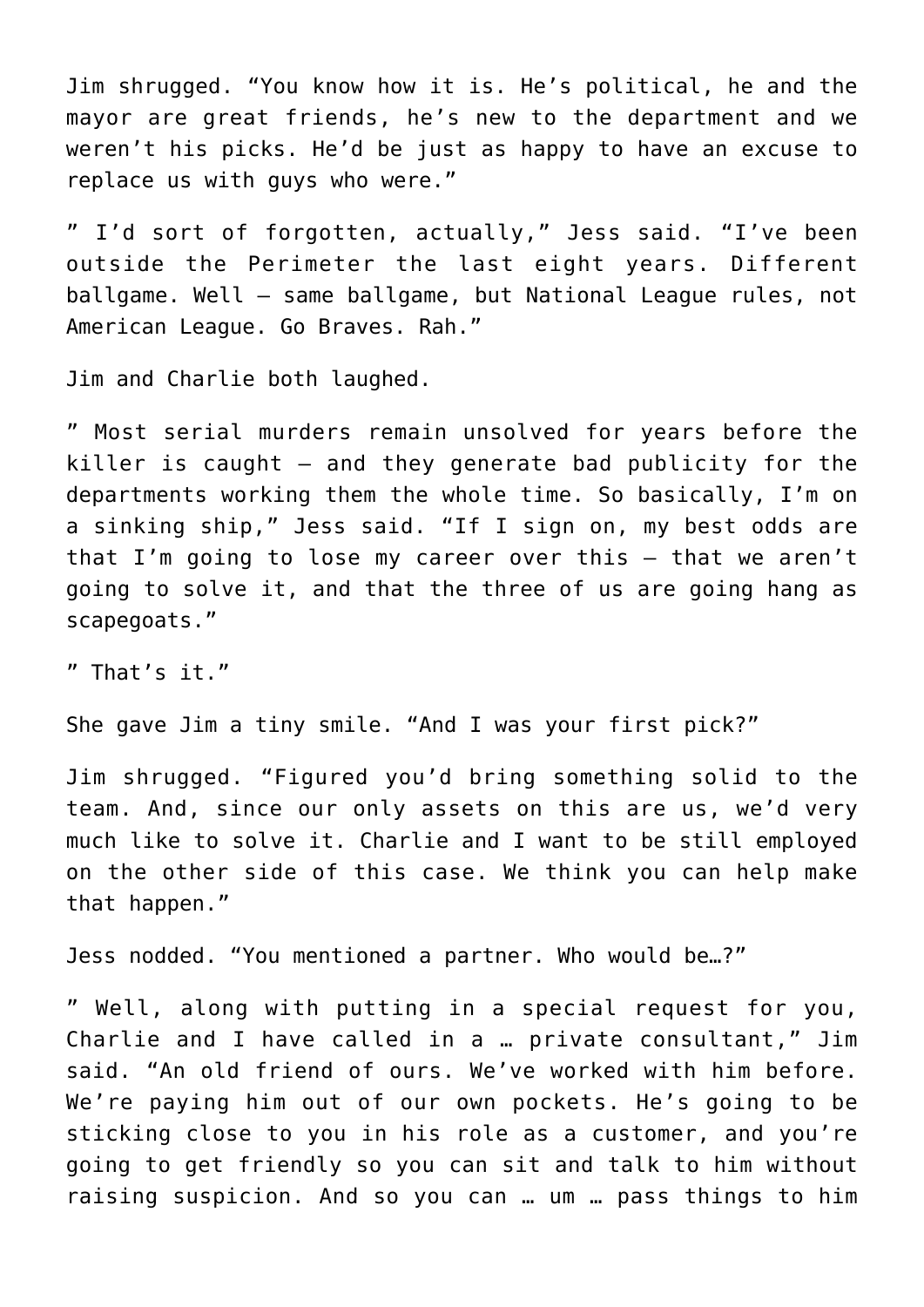from time to time."

Jess studied Jim and Charlie. Their eyes had gone all hinky, and they looked like they were trying to slip something past her. She knew Jim — he had a hell of a poker face, and it had just fallen apart. So this made her all kinds of suspicious. "The bacon is getting a bad feeling about this," she said. "Well, a worse feeling, anyway. What kind of things?"

" Notes. Items you pick up — bits of costumes, stuff lying around backstage — nothing that could be useful as evidence. Just … things that belong to the women who work there."

This sounded completely wrong to Jess. "Guys … what are you doing here? What kind of consultant is this?"

Jim's voice dropped lower. "A psychic. He won't be contributing in an official capacity, of course. He's off the record."

Jess rolled her eyes and stared at the ceiling. "Jee. Zus. Christ. You're *shitting* me." She kept her voice low, but it was an effort. "We're working a serial killer case, we're tiptoeing down the wrong side of a very fine line, we already have everything to lose … and we're going to take a side trip to woo-woo land?"

" The psychic is solid."

" A solid psychic? Who is best friends with the reliable politician, no doubt. So when this turns into a media circus, we're going to make sure we have the clowns right up front."

Charlie said, "I get the feeling you're not crazy about psychics."

Jess looked sidelong at Jim. "You were there the night all of us watched that nutjob destroy our credibility on the Bleeker case. We had a good, solid, case, and that monster walked because the defense found out the department had used Madame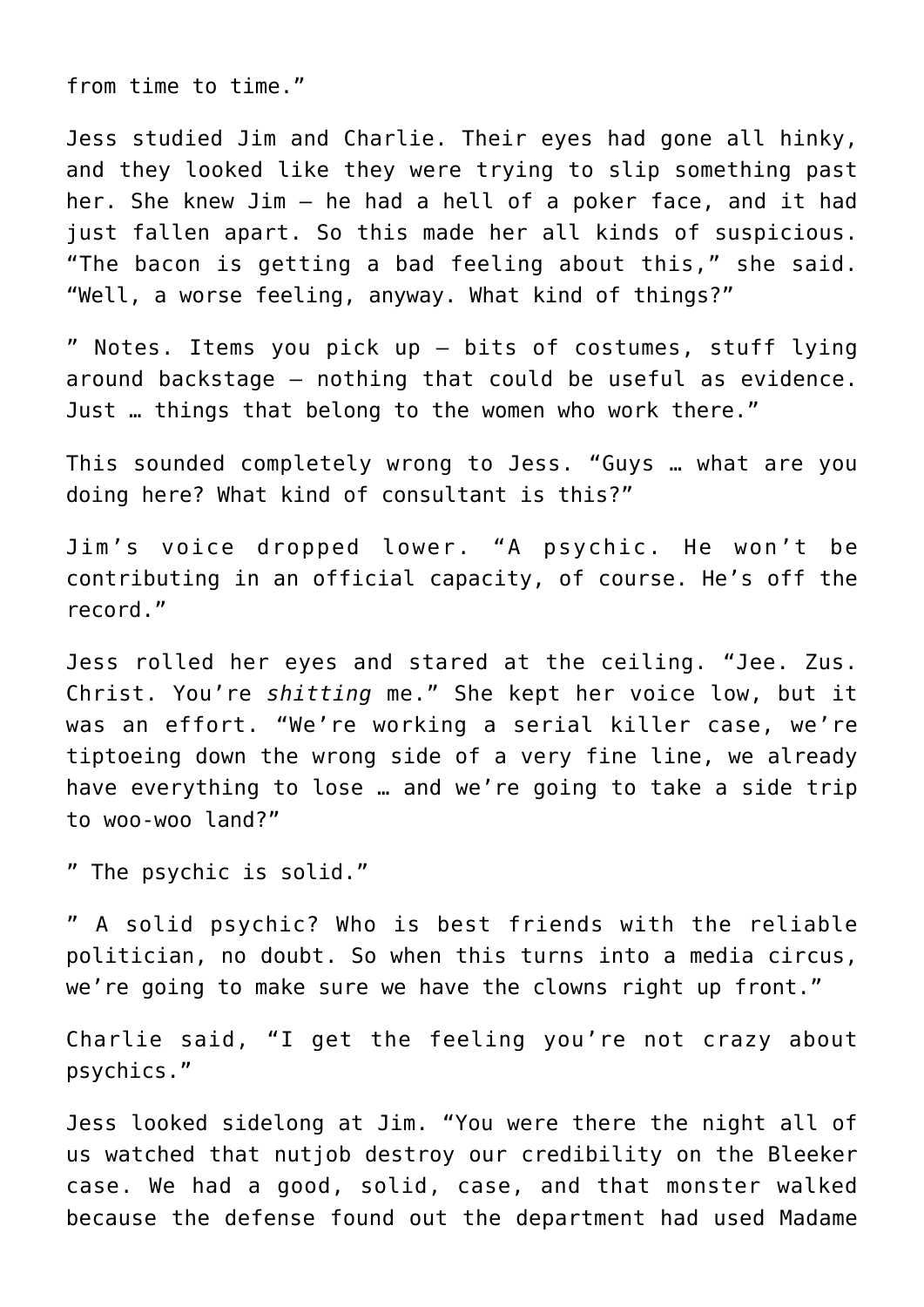Whassername, and they dragged her in to testify in their behalf. She killed us with the jury. Shadow of a doubt? She was a whole fucking eclipse."

She turned back to Charlie. "'Not crazy about' is too mild a term. I loathe … I despise … I detest psychics. I like good police work. I like rational thought. I like good science forensics and DNA evidence and careful note-keeping. Preserving the chain of evidence — very big on that. I like using all my senses to put the pieces together into a sharp, coherent picture that a goddamned shitweasel defense lawyer can't pull apart by floating the case out in front of a jury and discrediting it."

Jess heard herself getting loud, and noticed a couple of heads in cubicles turning her way. She took a long breath and lowered her voice. "Pardon me. That should be Mr. Shitweasel Defense Lawyer. Must remember to show proper respect to officers of the court. But the second Mr. Shitweasel Defense Lawyer dangles fucking Madame Griselda communing with the spirits for the benefit of the police in front of our twelve upstandings, all our credibility goes right down the shitter."

Charlie laughed and told Jim, "Yon Princess Gracie hath a potty mouth, m'lord."

Jim sighed heavily and told Jess. "If it makes you feel any better, Hank is going to hate you, too."

" Hank? Your psychic is named *Hank*? Hank the Psychic?" Jess couldn't help herself. She snickered, but then shook it off. Because this mattered. Because psychics screwed up cases and discredited detectives and made shit up after everything was over when they were talking to the press. With their hindsight a hell of a lot clearer than their foresight, they told the goddamned reporters that they'd told the police way back when this started how to solve the case, but that nobody would listen to them. And they got in the way during the case. And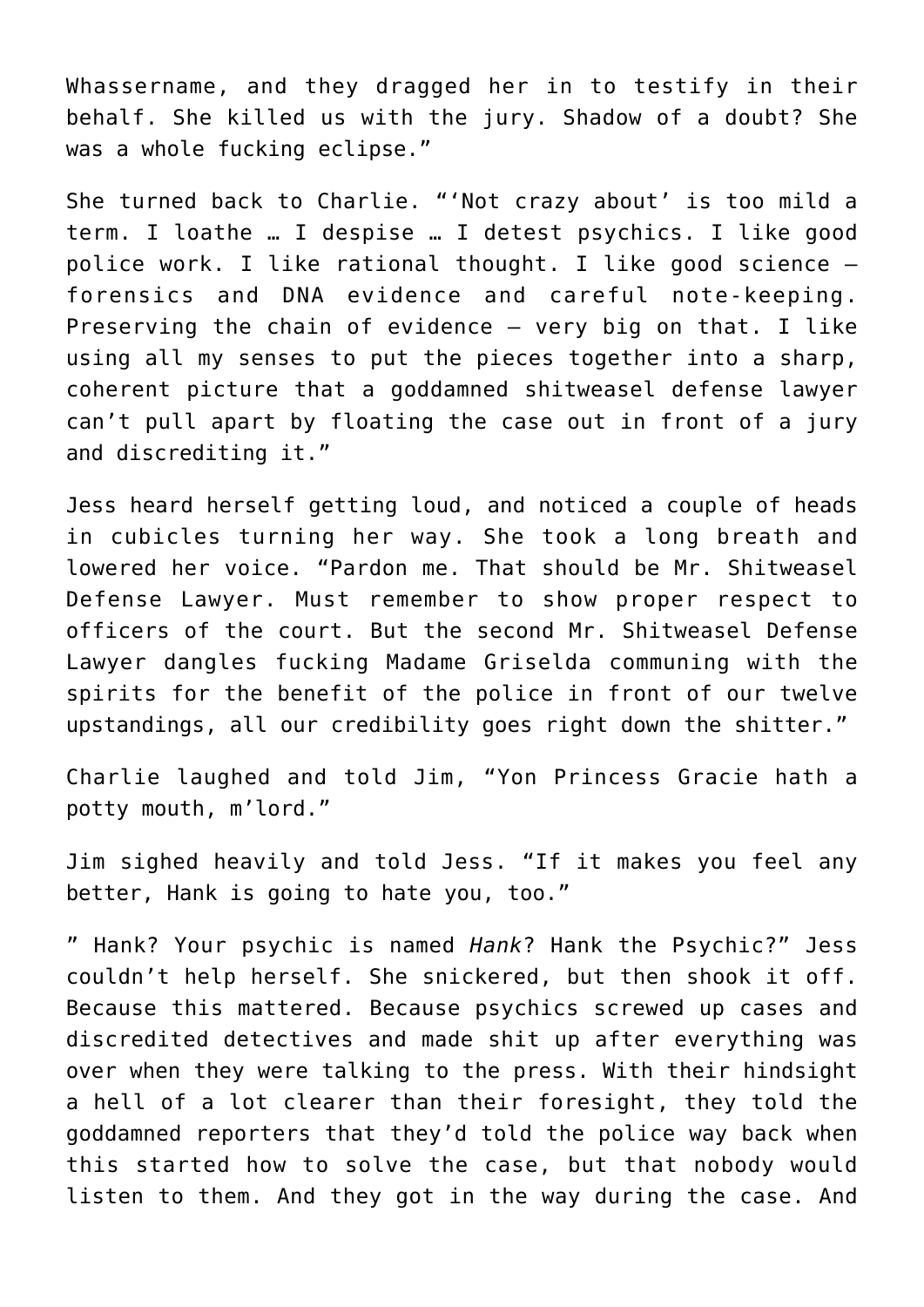they made juries roll their eyes and wonder, if the cops were consulting psychics, why anyone needed cops.

And psychics were frauds, too — money-grubbing scammers out to wring every last cent out of desperate people who had run out of other options. Yeah, Jess had a chip on her shoulder about psychics. But it was a well-earned, perfectly legitimate chip.

The psychic, on the other hand ….

" He's going to hate me? Why? And who the hell would go to a psychic named Hank?"

" To answer your second question first, only Charlie and me," Jim said, and Jess didn't miss the quiet determination in his voice. "Hank doesn't do psychic work professionally. Right now, he teaches martial arts and self-defense courses. The psychic thing is something he does only for us, by special request." Jim rolled a pen back and forth over the table with his palm, hesitating. "As for why he's going to hate you … you're pretty." He took a deep breath and said, "You may have good reasons for hating psychics, but I guarantee you Hank has equally good ones for hating pretty women. In spite of which, the two of you are going to have to work together, because we need both of you. Furthermore, we need both of you to pose as friends — platonic friends — because that will give him a reason to be there every time you're there without raising suspicion, and will still let him circulate around the dancers and waitresses."

Friends. Oh, good. Jess understood that she was not in her house, this was not her party, and she was a guest who could be removed for bad behavior and replaced by one to whom this case did not matter so much. And Jim was giving her a shot at getting into HSCU. It wasn't a good shot, maybe, but sometimes a bad shot was the best shot you got.

There was more to it than that, of course. She was driven; she had been driven for every day of the thirteen years since her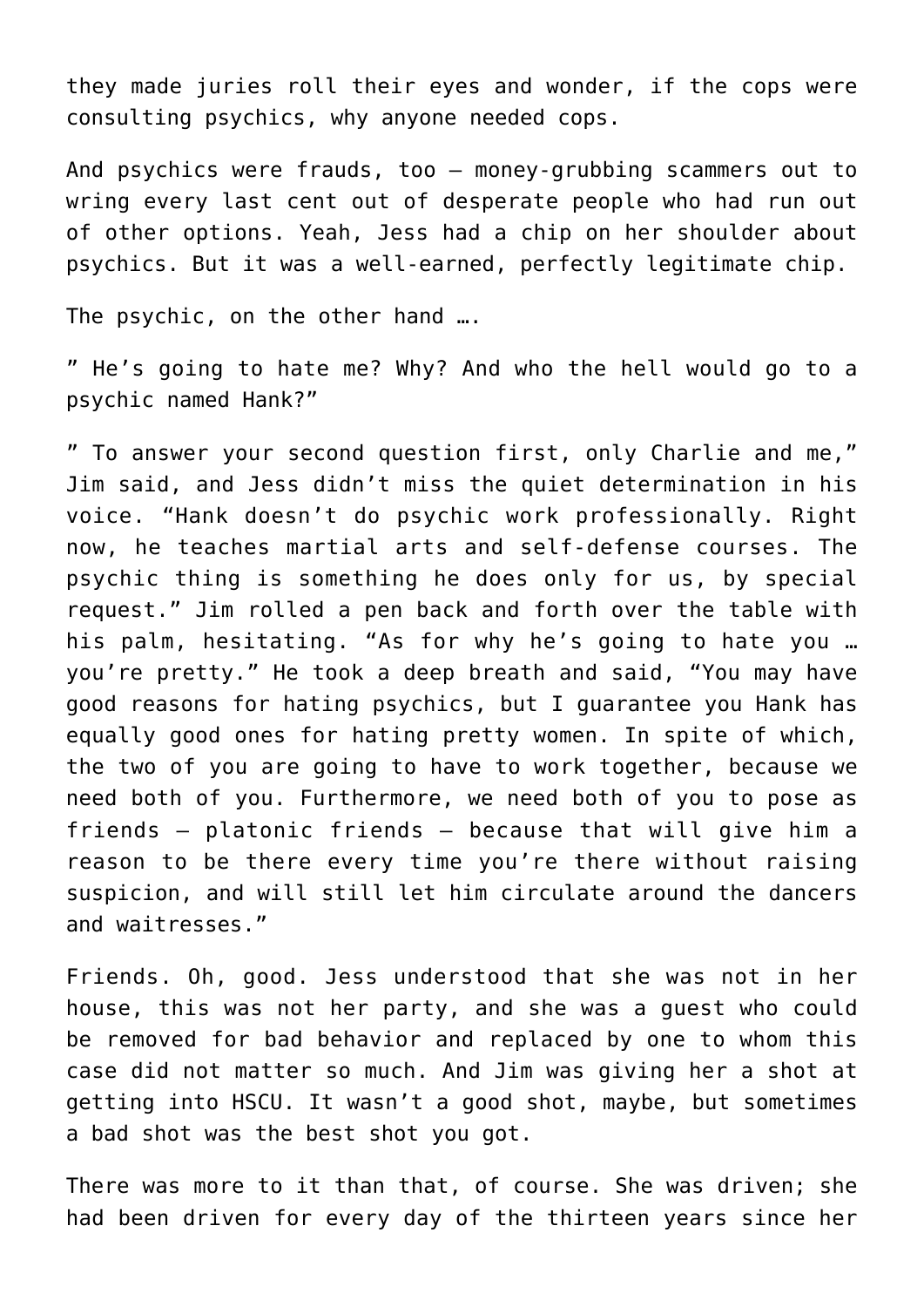world fell apart. This case had all the earmarks of a loser, a disaster, the reef upon which she could wreck her career. She had a clear, simple out. She could say "No thanks," and walk away, and nobody would think the worse of her. She might not have another shot at HSCU — but she wouldn't be flushing eleven years with the APD down the tube, either.

She wanted to say "no." It would be the smart thing to do. It would demonstrate that she had developed a reassuring instinct for self-preservation in the last few years.

Instead, she said, "All right. Bring on the clown. I'd work with Bozo himself to be a part of this case."

" Thanks, Gracie. That's all I ask. I have to make a phone call," Jim said. "Go ahead and look over the files, pay special attention to our interviews."

Charlie stood, too. "I'll leave you to read, Jess. And thanks from me, too. If you have any questions, I'll do what I can to answer them."

==============================

*Twin six-year-old girls, blonde and blue-eyed, sat breathlessly beside their mother as the curtain went up on "Firebird" and the dark, low notes from Stravinski's score shivered out over the audience. The Prince crept onto the stage, into the evil ogre's forest, and discovered the glorious Firebird, and the little girls sat silent, enraptured, won over by dancers who — weightless, glorious, gaudy and beautiful — flew and spun and leapt across a stage transformed into a bewitching universe. The fairy tales unfolded one by one, lovely and magical, and watching, the sisters' hands met and fingers intertwined, and the two of them breathed as one.*

*When it was over, Ginny, the elder twin by eight minutes, turned to her sister Jess and said, "We have to do that."*